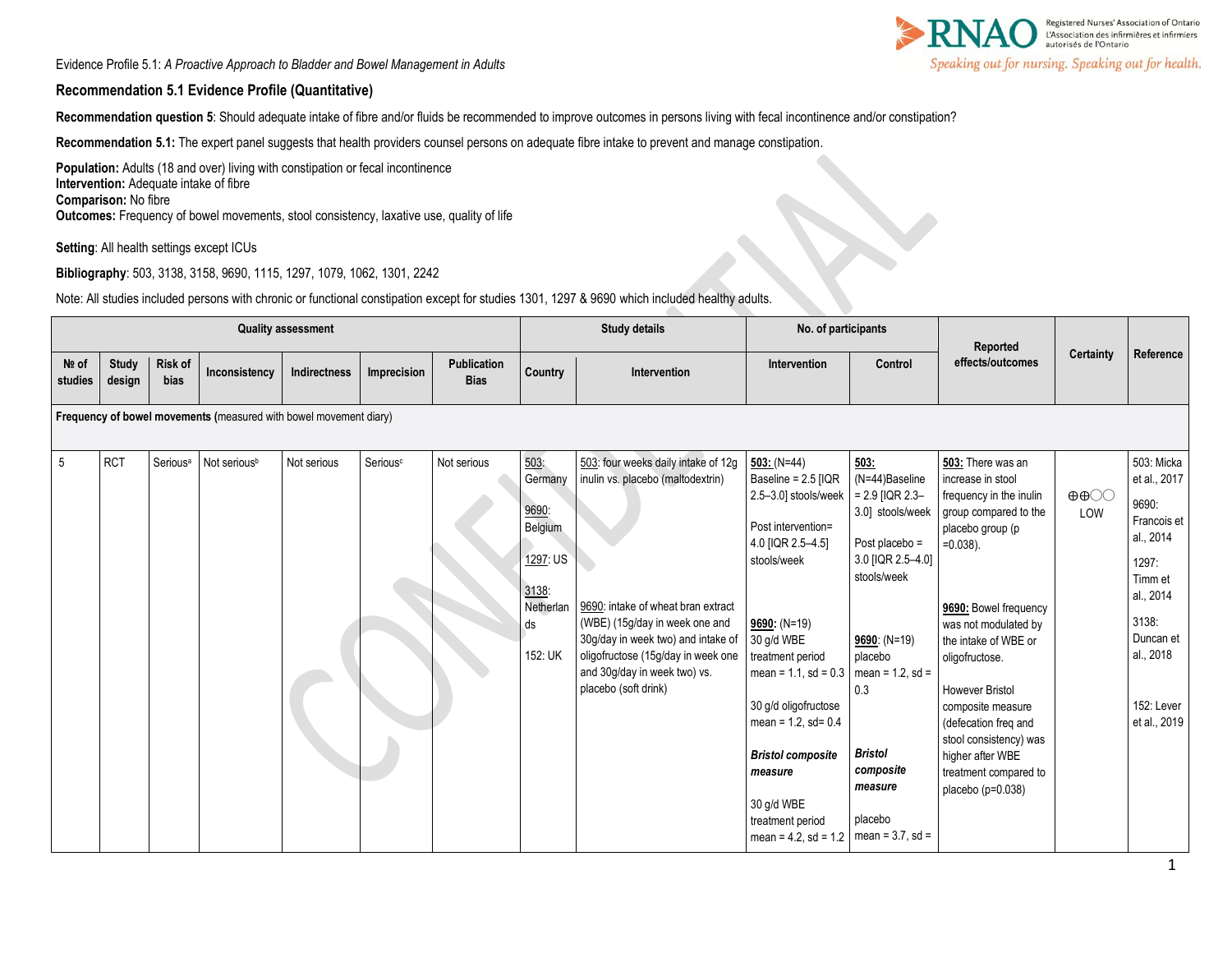

| <b>Quality assessment</b> |                        |                 |               |              |             |                            | <b>Study details</b> |                                                                                                                                                                                                                       | No. of participants                                                                                                                                                                                                                                                 |                                                                                                                                                 | Reported                                                                                                                                                                                                                                                                                                                                                                                                                                                                                                                                                                                                   |           |           |
|---------------------------|------------------------|-----------------|---------------|--------------|-------------|----------------------------|----------------------|-----------------------------------------------------------------------------------------------------------------------------------------------------------------------------------------------------------------------|---------------------------------------------------------------------------------------------------------------------------------------------------------------------------------------------------------------------------------------------------------------------|-------------------------------------------------------------------------------------------------------------------------------------------------|------------------------------------------------------------------------------------------------------------------------------------------------------------------------------------------------------------------------------------------------------------------------------------------------------------------------------------------------------------------------------------------------------------------------------------------------------------------------------------------------------------------------------------------------------------------------------------------------------------|-----------|-----------|
| Nº of<br>studies          | <b>Study</b><br>design | Risk of<br>bias | Inconsistency | Indirectness | Imprecision | Publication<br><b>Bias</b> | Country              | Intervention                                                                                                                                                                                                          | Intervention                                                                                                                                                                                                                                                        | Control                                                                                                                                         | effects/outcomes                                                                                                                                                                                                                                                                                                                                                                                                                                                                                                                                                                                           | Certainty | Reference |
|                           |                        |                 |               |              |             |                            |                      | 1297: 20g/day of polydextrose<br>(PDX) or soluble corn fibre (SCF)<br>for 10 days vs. low fibre control<br>(LFC)<br>3138: polydextrose 6g/serving or<br>4g/serving consumed twice daily<br>vs. placebo (maltodextrin) | 30 g/d oligofructose<br>$mean = 4.1, sd = 0.9$<br>1297: (N=36) Stools<br>in 5-day collection<br>(Mean $\pm$ SD)<br>$PDX = 5.5 \pm 2.3$<br>$SCF = 5.3 \pm 2.1$<br>3138: (N=34) 4g:<br>mean $\pm$ SD = 1.0<br>±2.0<br>$(N=34)$ 6g: mean $\pm$<br>$SD = -0.2 \pm -2.3$ | 0.7<br>1297: (N=36)<br>Stools in 5-day<br>collection (Mean<br>$\pm$ SD)<br>$LFC = 4.4 \pm 2.1$<br>$3138: (N=36)$<br>mean $\pm$ SD = 0.6<br>±1.2 | 1297: The number of<br>stools passed by<br>participants during the<br>PDX and SCF periods<br>was higher than during<br>the LFC period ( $P \le$<br>$0.0005$ ).<br>3138: There was a<br>slight decrease in the<br>frequency of bowel<br>movement after 28<br>days from baseline<br>when taking<br>polydextrose 12g<br>compared to the<br>placebo [mean<br>difference=-0.5(-1.5,<br>$0.5$ ).<br>152: The prune groups<br>had more frequent BMs<br>than the control ( $p =$<br>0.023)<br>Overall, most studies<br>demonstrated an<br>increase in frequency<br>of bowel movements<br>with the intake of fibre. |           |           |
|                           |                        |                 |               |              |             |                            |                      | 152: three groups: control (no<br>prunes plus 300 ml/d water); 80 g/d (BM/week):                                                                                                                                      | 152: stool frequency                                                                                                                                                                                                                                                | 152: stool<br>frequency                                                                                                                         |                                                                                                                                                                                                                                                                                                                                                                                                                                                                                                                                                                                                            |           |           |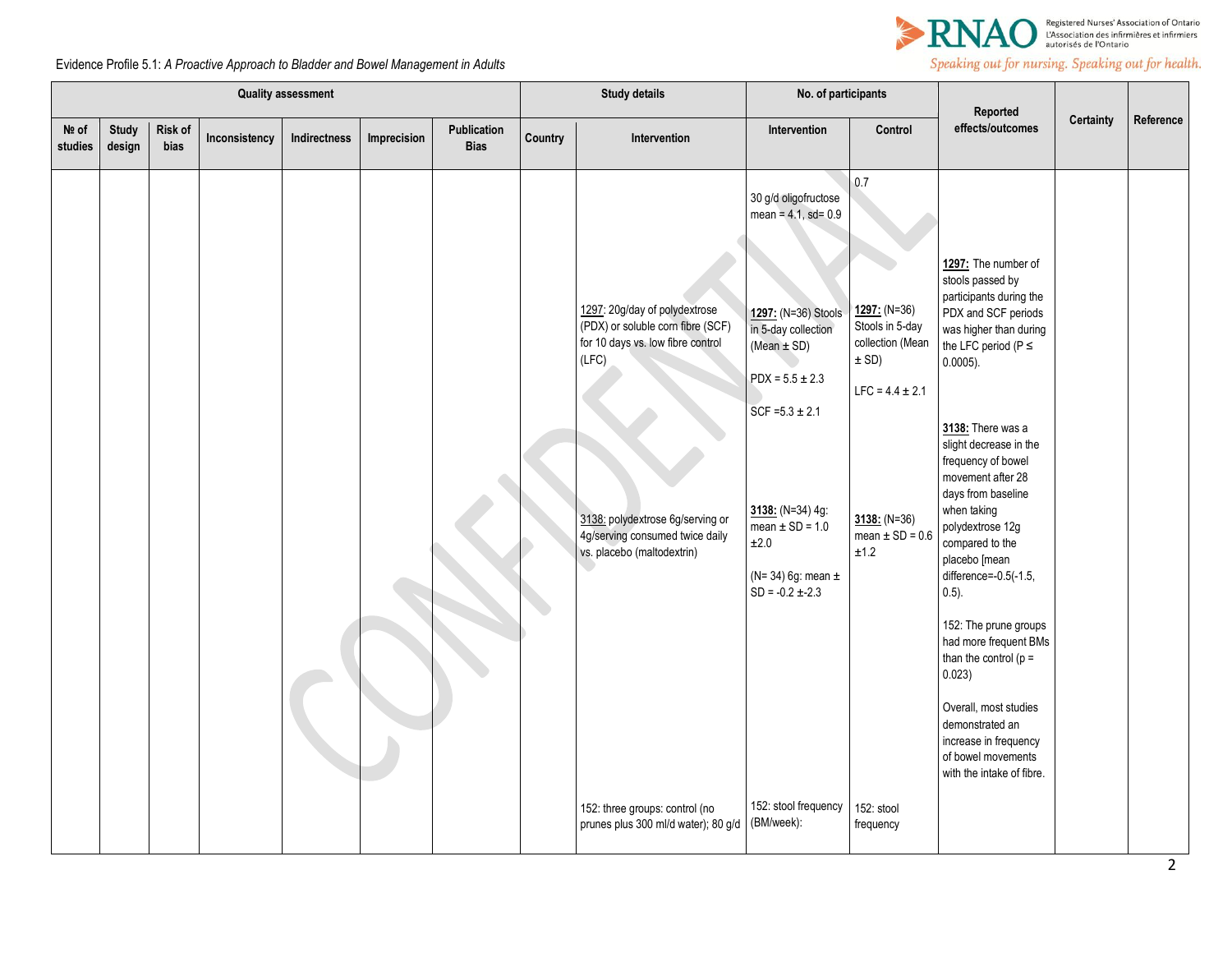

|                  | <b>Quality assessment</b>                |                      |               |              | <b>Study details</b> |                            | No. of participants           |                                                                                                               | Reported                                                                                                                                                                                       |                                                                           |                                                                                                                                          |                                          |                                    |
|------------------|------------------------------------------|----------------------|---------------|--------------|----------------------|----------------------------|-------------------------------|---------------------------------------------------------------------------------------------------------------|------------------------------------------------------------------------------------------------------------------------------------------------------------------------------------------------|---------------------------------------------------------------------------|------------------------------------------------------------------------------------------------------------------------------------------|------------------------------------------|------------------------------------|
| Nº of<br>studies | <b>Study</b><br>design                   | Risk of<br>bias      | Inconsistency | Indirectness | Imprecision          | Publication<br><b>Bias</b> | Country                       | Intervention                                                                                                  | Intervention                                                                                                                                                                                   | Control                                                                   | effects/outcomes                                                                                                                         | Certainty                                | Reference                          |
|                  |                                          |                      |               |              |                      |                            |                               | prunes (plus 300 ml/d water); 120<br>g/d prunes (plus 300 ml/d water)                                         | 80g/d prunes<br>(Mean[SD])<br>Baseline = $5.1(2.1)$<br>After 4 weeks = $6.8$<br>(3.8)<br>120g/d prunes<br>(Mean[SD])<br>Baseline = 4.9 (2.0)<br>After 4 weeks = $5.6$<br>(1.9)                 | (BM/week):<br>Baseline = 5.4<br>(1.4)<br>After 4 weeks =<br>5.4(2.1)      |                                                                                                                                          |                                          |                                    |
| $\overline{1}$   | Quasi-<br>experim<br>ental               | Serious <sup>d</sup> | Not serious   | Not serious  | Serious <sup>c</sup> | Not serious                | 1062:<br>Greece               | 5mg of partially hydrolyzed guar<br>gum daily for 4 weeks. Results<br>examined pre and post-<br>intervention. | $(N=39)$<br>Pretreatment:<br>complete<br>spontaneous bowel<br>movement (CSBM)<br>per/week= 0 (0-0)<br>(median[IQR])<br>Post-treatment:<br>$CSBM$ per week =<br>$1.25(0.25-3)$<br>(median[IQR]) | No true control                                                           | Overall, there was an<br>increase in the median<br>number of CSBM after<br>intake of partially<br>hydrolyzed guar gum (p<br>$< 0.001$ ). | $\bigoplus$<br><b>VERY LOW</b>           | 1062:<br>Polymeros<br>et al., 2014 |
| $\overline{1}$   | Systema<br>tic<br>Review<br>(of<br>RCTs) | Serious <sup>d</sup> | Not serious   | Not serious  | Serious <sup>c</sup> | Not serious                | 1079:<br>Various<br>countries | Food containing inulin vs. various<br>placebo in 4 RCTs.                                                      | Total number of<br>people receiving<br>intervention across 4<br>studies = $124$                                                                                                                | Total number of<br>people receiving<br>placebo across 4<br>studies = $84$ | There was an overall<br>effect of inulin on stool<br>frequency (mean<br>difference=1.60, 95%<br>CI: 1.07, 2.14).                         | $\oplus \oplus \bigcirc \bigcirc$<br>LOW | 1079:<br>Yurrita et<br>al., 2014   |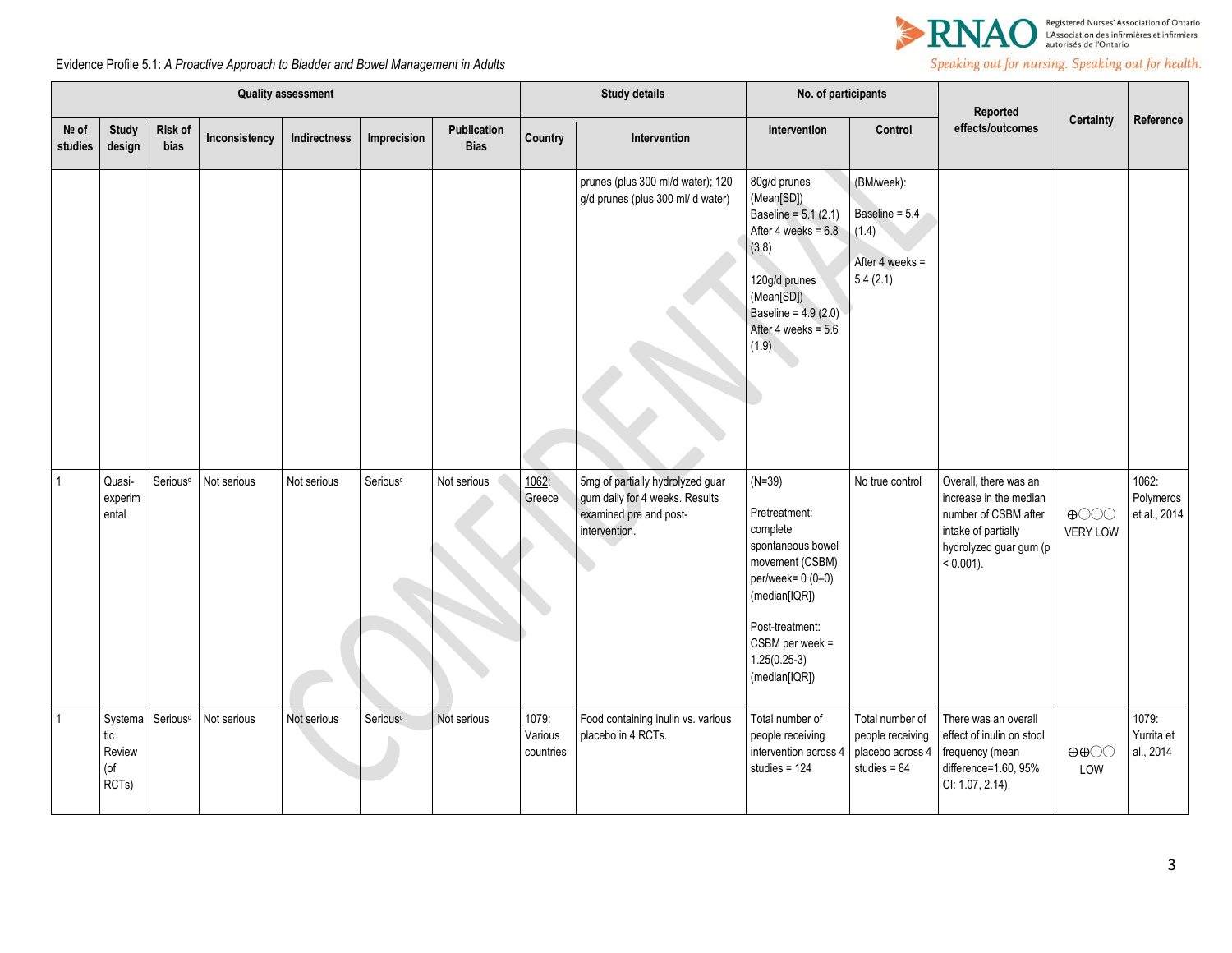

|                  | <b>Quality assessment</b> |                        |                                                                                   |              |             |                                   | <b>Study details</b>                                         |                                                                                                                                                                                                         | No. of participants                                                                                                                                     |                                                                         | Reported                                                                                                                                               |                                                 |                                                                                                    |
|------------------|---------------------------|------------------------|-----------------------------------------------------------------------------------|--------------|-------------|-----------------------------------|--------------------------------------------------------------|---------------------------------------------------------------------------------------------------------------------------------------------------------------------------------------------------------|---------------------------------------------------------------------------------------------------------------------------------------------------------|-------------------------------------------------------------------------|--------------------------------------------------------------------------------------------------------------------------------------------------------|-------------------------------------------------|----------------------------------------------------------------------------------------------------|
| Nº of<br>studies | <b>Study</b><br>design    | Risk of<br><b>bias</b> | Inconsistency                                                                     | Indirectness | Imprecision | <b>Publication</b><br><b>Bias</b> | Country                                                      | Intervention                                                                                                                                                                                            | Intervention                                                                                                                                            | Control                                                                 | effects/outcomes                                                                                                                                       | Certainty                                       | Reference                                                                                          |
|                  |                           |                        | Stool consistency (measured with Bristol stool form, frequency of abnormal stool) |              |             |                                   |                                                              |                                                                                                                                                                                                         |                                                                                                                                                         |                                                                         |                                                                                                                                                        |                                                 |                                                                                                    |
| $\overline{7}$   | <b>RCT</b>                | Serious <sup>d</sup>   | Not serious                                                                       | Not serious  | Not serious | Not serious                       | 3158: Iran<br>1297: US<br>9690:<br>Belgium<br>503<br>Germany | 3158: Either 10g flaxseed or<br>psyllium daily for 12 weeks vs.<br>placebo (maltodextrin)                                                                                                               | 3158: flaxseed<br>group (N=26) ave.<br>change from<br>baseline = $1.96 \pm 0.8$<br>Psyllium group<br>(N=24): ave. change<br>from baseline= 0.29<br>±1.1 | 3158: placebo<br>(N=27) ave.<br>change from<br>baseline $=0.59$<br>±1.6 | 3158: There was an<br>improvement in stool<br>consistency (P<0.001)<br>in both flaxseed and<br>psyllium groups<br>compared to the<br>placebo group     | $\oplus \oplus \oplus \odot$<br><b>MODERATE</b> | 3158:<br>Soltanian<br>&<br>Janghorba<br>ni, 2018<br>1297:<br>Timm et<br>al., 2013                  |
|                  |                           |                        |                                                                                   |              |             |                                   | 3138:<br>Netherlan<br>ds<br>$10:$ Iran<br>152: UK            | 1297: 20g/day of polydextrose<br>(PDX) or soluble corn fibre (SCF)<br>for 10 days vs. low fibre control<br>(LFC)                                                                                        | 1297: (N=36) PDX<br>ave. score =4.64 $\pm$<br>1.31<br>SCF ave. score =<br>$3.89 \pm 1.47$                                                               | $1297: (N=36)$<br>LFC ave score=<br>$3.86 \pm 1.38$                     | 1297: PDX<br>consumption resulted<br>in softer stools ( $P =$<br>0.002) compared with<br>soluble corn fibre and<br>the control                         |                                                 | 9690:<br>Francois et<br>al., 2014<br>503: Micka<br>et al., 2017<br>3138:<br>Duncan et<br>al., 2018 |
|                  |                           |                        |                                                                                   |              |             |                                   |                                                              | 9690: intake of wheat bran extract<br>(WBE) (15g/day in week one and<br>30g/day in week two) and intake of<br>oligofructose (15g/day in week one<br>and 30g/day in week two) vs.<br>placebo(soft drink) | 9690: (N=19) WBE<br>ave. score = $4.2 \pm 1.2$<br>Oligofructose ave.<br>score $=4.2 \pm 1.0$                                                            | $9690: (N=19)$<br>Placebo ave<br>score = $3.8 \pm 0.9$                  | 9690: Bristol composite<br>measure (defecation<br>freq and stool<br>consistency) was<br>higher after WBE<br>treatment compared to<br>placebo (p=0.038) |                                                 | 10:<br>Soltanian<br>&<br>Janghorba<br>ni, 2018                                                     |
|                  |                           |                        |                                                                                   |              |             |                                   |                                                              |                                                                                                                                                                                                         | <b>Bristol composite</b><br>measure<br>30 g/d WBE<br>treatment period                                                                                   | <b>Bristol</b><br>composite<br>measure<br>placebo                       |                                                                                                                                                        |                                                 | 152: Lever<br>et al., 2019                                                                         |
|                  |                           |                        |                                                                                   |              |             |                                   |                                                              |                                                                                                                                                                                                         | $mean = 4.2, sd = 1.2$<br>30 g/d oligofructose                                                                                                          | mean = $3.7$ , sd =<br>0.7                                              |                                                                                                                                                        |                                                 |                                                                                                    |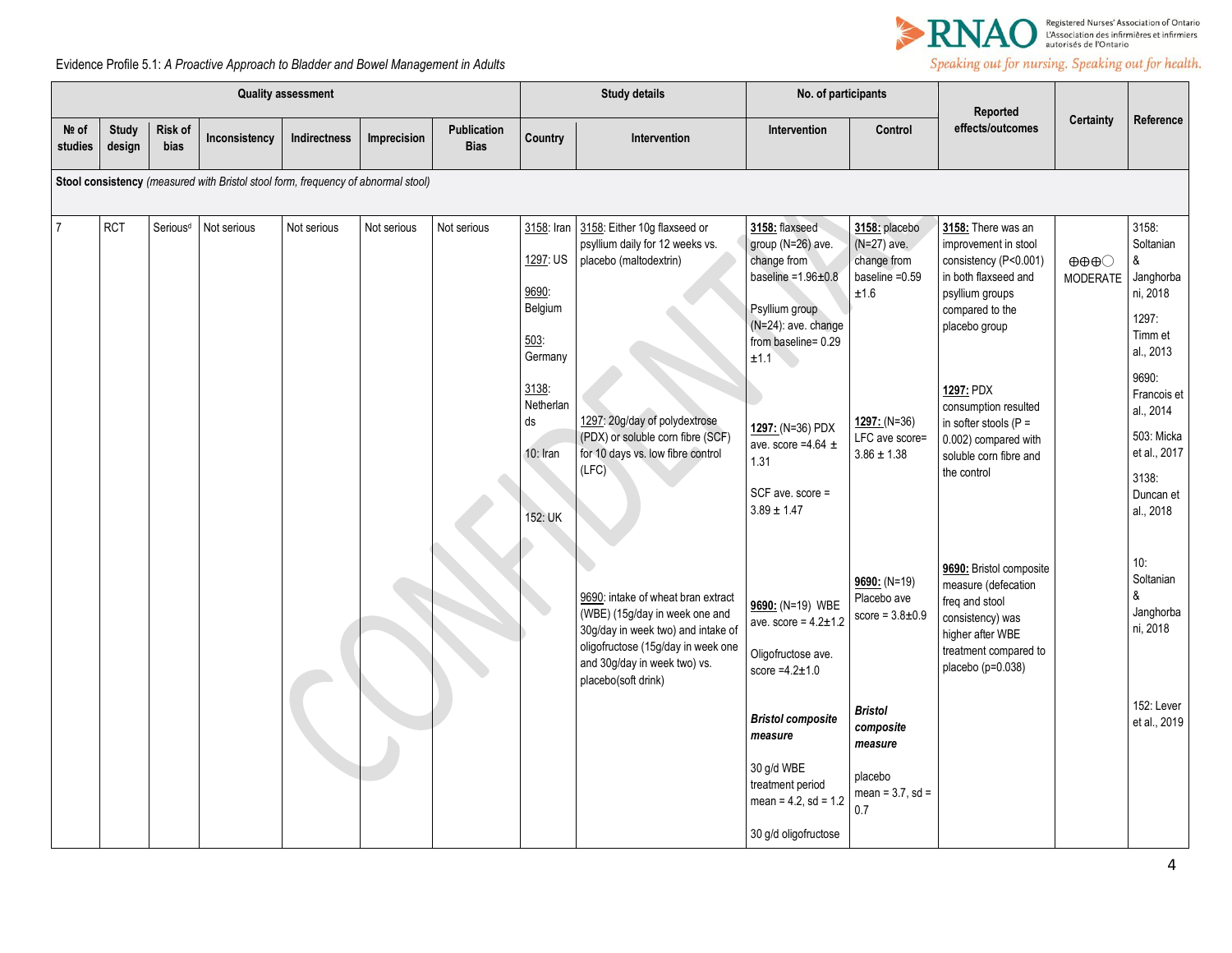

| <b>Quality assessment</b> |                        |                        |               |                     | <b>Study details</b> |                            | No. of participants |                                                                                                                                                                                                                                                                                                                                                                                                                                   |                                                                                                                                                                                                                                                               |                                                                                                                                                                                                                   |                                                                                                                                                                                                                       |                  |           |
|---------------------------|------------------------|------------------------|---------------|---------------------|----------------------|----------------------------|---------------------|-----------------------------------------------------------------------------------------------------------------------------------------------------------------------------------------------------------------------------------------------------------------------------------------------------------------------------------------------------------------------------------------------------------------------------------|---------------------------------------------------------------------------------------------------------------------------------------------------------------------------------------------------------------------------------------------------------------|-------------------------------------------------------------------------------------------------------------------------------------------------------------------------------------------------------------------|-----------------------------------------------------------------------------------------------------------------------------------------------------------------------------------------------------------------------|------------------|-----------|
| Nº of<br>studies          | <b>Study</b><br>design | <b>Risk of</b><br>bias | Inconsistency | <b>Indirectness</b> | Imprecision          | Publication<br><b>Bias</b> | Country             | <b>Intervention</b>                                                                                                                                                                                                                                                                                                                                                                                                               | Intervention                                                                                                                                                                                                                                                  | Control                                                                                                                                                                                                           | Reported<br>effects/outcomes                                                                                                                                                                                          | <b>Certainty</b> | Reference |
|                           |                        |                        |               |                     |                      |                            |                     | 503: four weeks daily intake of 12g<br>inulin vs. placebo (maltodextrin)<br>3138: polydextrose 6g/serving or<br>4g/serving consumed twice daily<br>vs. placebo (maltodextrin)                                                                                                                                                                                                                                                     | mean = $4.1$ , sd= $0.9$<br>503: (N=44) median<br>score = $3.0$ [IQR<br>$3.0 - 4.0$<br>$3138: (N=34)$<br>polydextrose 4g ave.<br>score $=0.3\pm1.1$<br>(N=34) polydextrose<br>6g ave. score =<br>$0.3 \pm 1.2$                                                | $503: (N=44)$<br>median score =<br>3.0 [IQR 2.1-4.0]<br>$3138: (N=36)$<br>ave. score<br>$=0.1 \pm 1.2$                                                                                                            | 503: 63.6% persons in<br>the placebo group had<br>scores <3, compared to<br>77.3% in the inulin<br>group. In other words,<br>more people had<br>harder stools in the<br>placebo group.<br>3138: Slight<br>improvement |                  |           |
|                           |                        |                        |               |                     |                      |                            |                     | 10: intervention group received 10<br>g flaxseed pre-mixed in a sugar-<br>free orange-flavored maltodextrin<br>cookies twice per day for 12<br>weeks. Control group received<br>sugar-free orange-flavored<br>maltodextrin cookies twice per day<br>for 12 weeks as placebo.<br>152: : three groups: control (no<br>prunes plus 300 ml/d water); 80 g/d<br>prunes (plus 300 ml/d water); 120<br>g/d prunes (plus 300 ml/ d water) | 10: stool<br>consistency in<br>flaxseed group<br>improved (values<br>are provided in<br>mean (SD))<br>Baseline = 1.35 (0.5)<br>After 4 week therapy (1.2)<br>$= 2.38(0.6)$<br>After 8 week therapy<br>$= 2.96(0.6)$<br>After 12 week<br>therapy = $3.31(0.7)$ | 10: stool<br>consistency did<br>not improve in<br>placebo group<br>Baseline = 1.26<br>(0.5)<br>After 4 week<br>therapy = $1.59$<br>After 8 week<br>therapy = $1.33$<br>(0.6)<br>After 12 week<br>therapy = $1.85$ | 10: There was in<br>improvement in stool<br>consistency in the<br>intervention group                                                                                                                                  |                  |           |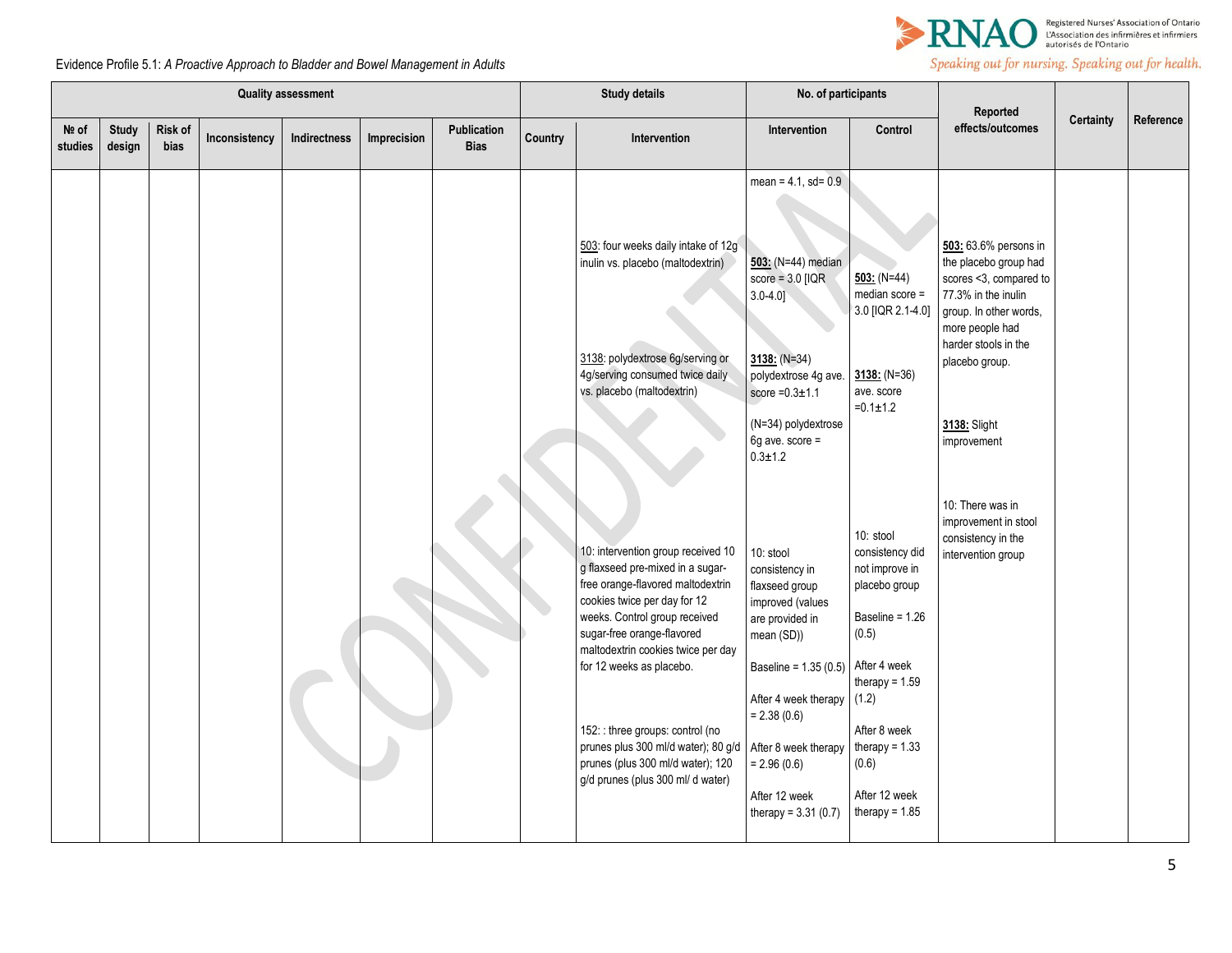

|                  | <b>Quality assessment</b>                              |                      |               |              |             |                            |                                               | <b>Study details</b>                                                                                                                                                                                                                                                                                              | No. of participants                                                                                                                                                                                                                                                                                                                                |                                                                                                         |                                                                                                                                                                                                                                                                                                                                                                                 |                                    |                                                                                                        |
|------------------|--------------------------------------------------------|----------------------|---------------|--------------|-------------|----------------------------|-----------------------------------------------|-------------------------------------------------------------------------------------------------------------------------------------------------------------------------------------------------------------------------------------------------------------------------------------------------------------------|----------------------------------------------------------------------------------------------------------------------------------------------------------------------------------------------------------------------------------------------------------------------------------------------------------------------------------------------------|---------------------------------------------------------------------------------------------------------|---------------------------------------------------------------------------------------------------------------------------------------------------------------------------------------------------------------------------------------------------------------------------------------------------------------------------------------------------------------------------------|------------------------------------|--------------------------------------------------------------------------------------------------------|
| Nº of<br>studies | <b>Study</b><br>design                                 | Risk of<br>bias      | Inconsistency | Indirectness | Imprecision | Publication<br><b>Bias</b> | <b>Country</b>                                | Intervention                                                                                                                                                                                                                                                                                                      | Intervention                                                                                                                                                                                                                                                                                                                                       | Control                                                                                                 | Reported<br>effects/outcomes                                                                                                                                                                                                                                                                                                                                                    | <b>Certainty</b>                   | Reference                                                                                              |
|                  |                                                        |                      |               |              |             |                            |                                               |                                                                                                                                                                                                                                                                                                                   | 152: Bristol Stool<br>Form Scale<br>80g/d prunes<br>[Median (IQR)]<br>Baseline = $3.5(1.3)$<br>After 4 weeks = 3.8<br>(1.9)<br>120g/d prunes<br>[Median (IQR)]<br>Baseline = $3.2(1.6)$<br>After 4 weeks = $3.0$<br>(3.0)                                                                                                                          | (1.6)<br>152: Bristol Stool<br>Form Scale<br>Baseline = $4.0$<br>(1.4)<br>After 4 weeks $=$<br>4.1(1.7) | 152: Slight<br>improvement in<br>80g/day group, but no<br>major differences<br>between groups in<br>BSFS score at the end<br>of 4 weeks (p = 0.259)<br>Overall, all studies<br>demonstrated an<br>improvement in stool<br>consistency.                                                                                                                                          |                                    |                                                                                                        |
| $\mathfrak{Z}$   | Quasi-<br>experim<br>ental<br>(before<br>and<br>after) | Serious <sup>e</sup> | Not serious   | Not serious  | Not serious | Not serious                | 1062:<br>Greece<br>1301: UK<br>2242:<br>China | *all studies below examined results<br>on the same people, pre and post-<br>intervention.<br>1062: 5mg of partially hydrolyzed<br>guar gum daily for 4 weeks<br>1301: at least 5.4g fibre/day for 2<br>weeks<br>2242: persons with functional<br>constipation and with IBS<br>constipation received high specific | $1062: (N=39)$<br>pretreatment median<br>score = 1.8 [IQR 1.8-<br>$2.5$ ]<br>Post-treatment<br>median score = $3.7$<br>$[IQR 3.4-4.5]$<br>$1301: (N=153)$<br>baseline period ave.<br>score= $3.49 \pm 1.28$<br>Fibre intervention<br>period ave. score =<br>$3.80\pm1.14$<br>$2242: (N=205)$<br>functional<br>constipation group =<br>frequency of | 1062, 1301 &<br>2242: no true<br>control                                                                | 1062: Guar gum<br>treatment improved the<br>median stool form<br>score by approximately<br>two Bristol scale units<br>from 1.8 (1.8-2.5) to<br>3.7 (3.4-4.5) overall<br>during treatment<br>period.<br>1301: Consumption of<br>fibre led to<br>improvements in stool<br>type.<br>2242: consumption of<br>high specific volume<br>polysaccharide led to<br>improvements in stool | $\oplus \oplus \odot \odot$<br>LOW | 1062:<br>Polymeros<br>et al., 2014<br>1301:<br>Lawton et<br>al., 2013<br>2242:<br>Cong et<br>al., 2015 |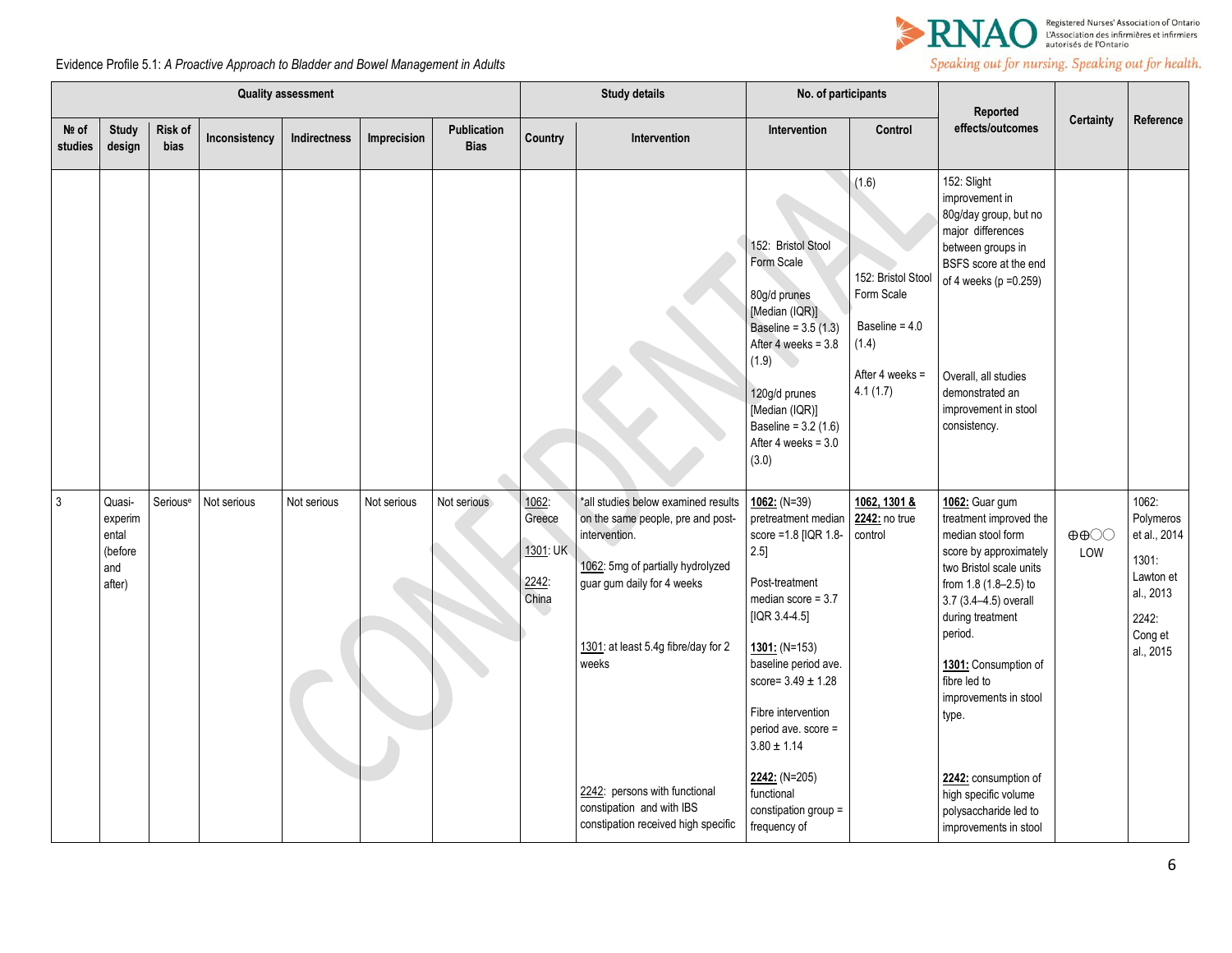

|                  | <b>Quality assessment</b>                |                                                                                                                                                                                         |               |              |                      |                            |                               | <b>Study details</b>                                                                                                                  | No. of participants                                                                                                                                                                                                    |                                                                           | Reported                                                                                                         |                                |                                    |
|------------------|------------------------------------------|-----------------------------------------------------------------------------------------------------------------------------------------------------------------------------------------|---------------|--------------|----------------------|----------------------------|-------------------------------|---------------------------------------------------------------------------------------------------------------------------------------|------------------------------------------------------------------------------------------------------------------------------------------------------------------------------------------------------------------------|---------------------------------------------------------------------------|------------------------------------------------------------------------------------------------------------------|--------------------------------|------------------------------------|
| Nº of<br>studies | <b>Study</b><br>design                   | Risk of<br>bias                                                                                                                                                                         | Inconsistency | Indirectness | Imprecision          | Publication<br><b>Bias</b> | Country                       | Intervention                                                                                                                          | Intervention                                                                                                                                                                                                           | Control                                                                   | effects/outcomes                                                                                                 | Certainty                      | Reference                          |
|                  |                                          |                                                                                                                                                                                         |               |              |                      |                            |                               | volume polysaccharide 3x/day for<br>14 days                                                                                           | abnormal stool form<br>declined from 2.26 $\pm$<br>0.81 to 0.04 $\pm$ 0.26<br>(p<0.05)<br>$(N=60)$ IBS<br>constipation group =<br>frequency of<br>abnormal stool form<br>declined from 2.27 $\pm$<br>0.73 to 0.35±0.48 |                                                                           | form.<br>Across all three<br>studies, there was a<br>improvement in stool<br>form.                               |                                |                                    |
| $\overline{1}$   | Systema<br>tic<br>review                 | Serious <sup>d</sup>                                                                                                                                                                    | Not serious   | Not serious  | Serious <sup>c</sup> | Not serious                | 1079:<br>Various<br>countries | Food containing inulin vs. various<br>placebo in 3 RCTs.                                                                              | Total number of<br>people receiving<br>intervention across 3<br>studies = $96$                                                                                                                                         | Total number of<br>people receiving<br>placebo across 3<br>studies = $52$ | There was a overall<br>effect of inulin on stool<br>consistency (mean<br>difference=1.07, 95%<br>CI: 0.7, 1.45). | $\bigoplus$<br><b>VERY LOW</b> | 1079:<br>Yurrita et<br>al., 2014   |
|                  | Laxative use (measured with daily diary) |                                                                                                                                                                                         |               |              |                      |                            |                               |                                                                                                                                       |                                                                                                                                                                                                                        |                                                                           |                                                                                                                  |                                |                                    |
| $\overline{1}$   | Quasi-<br>experim<br>ental               | Serious <sup>d</sup>                                                                                                                                                                    | Not serious   | Not serious  | Serious <sup>c</sup> | Not serious                | 1062:<br>Greece               | 5mg of partially hydrolyzed guar<br>gum daily for 4 weeks. Results<br>were examined on the same<br>people, pre and post-intervention. | $1062: (N=39)$<br>Pre-treatment days<br>per week with<br>laxative intake:<br>median = $3(0-3)$ &<br>post-treatment:<br>median = $0(0-1.25)$<br>(p<0.001)                                                               | 1062: No true<br>control                                                  | There was a decrease<br>in the days per week<br>with laxative use after<br>the intervention.                     | $\bigoplus$<br><b>VERY LOW</b> | 1062:<br>Polymeros<br>et al., 2014 |
|                  |                                          | Quality of Life (measured with inflammatory bowel disease questionnaire [IBD-Q], patient assessment of constipation quality of life [PAC-QoL], digestive wellbeing questionnaire [DWQ]) |               |              |                      |                            |                               |                                                                                                                                       |                                                                                                                                                                                                                        |                                                                           |                                                                                                                  |                                |                                    |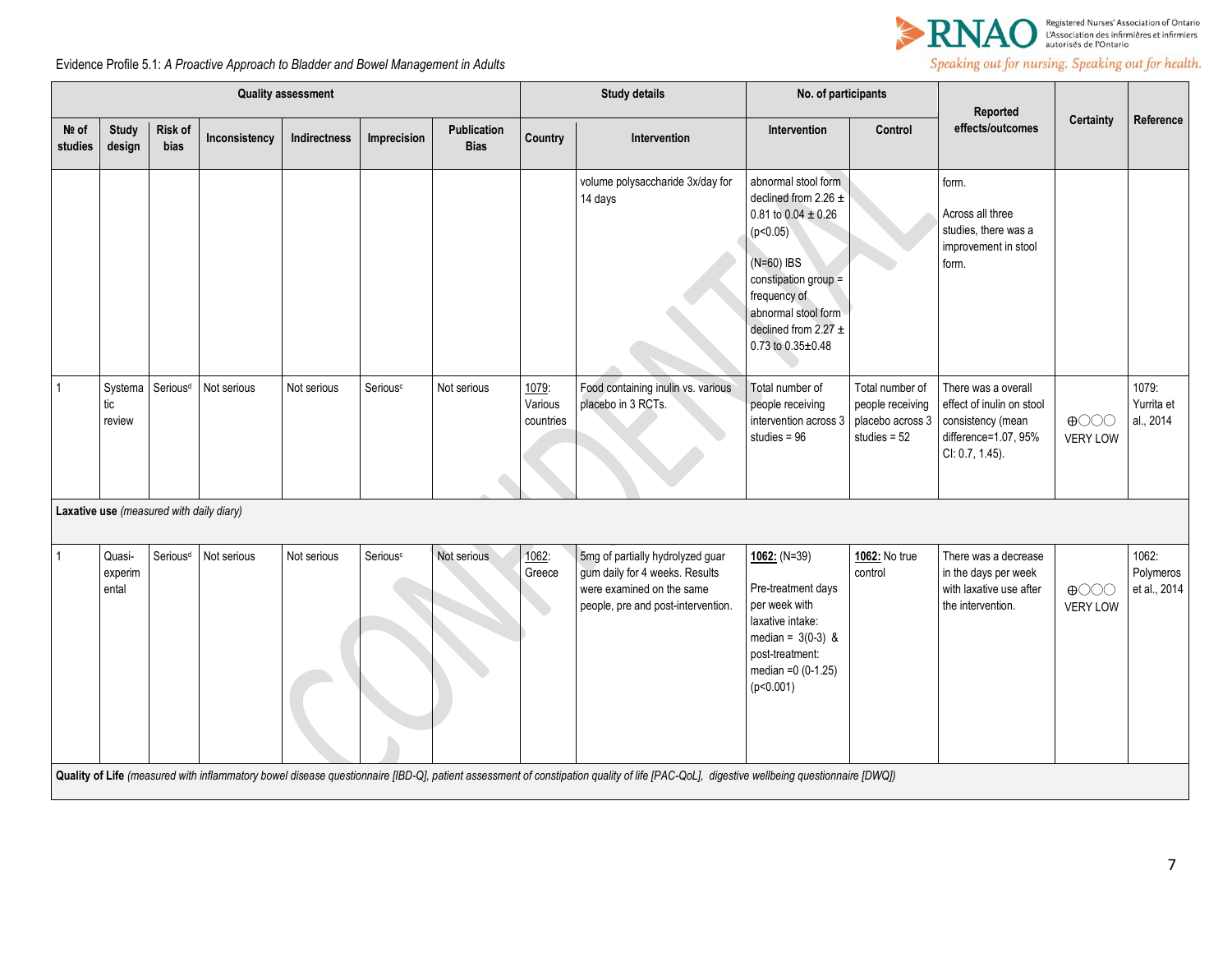

Evidence Profile 5.1: *A Proactive Approach to Bladder and Bowel Management in Adults* 

|                  | <b>Quality assessment</b>                              |                        |                      |                     |                      |                            | <b>Study details</b>                                    |                                                                                                                                                                                                                                                                                                                                                                                                                                                                                                                                                                                                                                                                        | No. of participants                                                                                                                                                                                       |                                                                                                                                                                                                                         |                                                                                                                                                                                                                                                                                                                                                                                                                                                                                                                         |                                                      |                                                                                                             |
|------------------|--------------------------------------------------------|------------------------|----------------------|---------------------|----------------------|----------------------------|---------------------------------------------------------|------------------------------------------------------------------------------------------------------------------------------------------------------------------------------------------------------------------------------------------------------------------------------------------------------------------------------------------------------------------------------------------------------------------------------------------------------------------------------------------------------------------------------------------------------------------------------------------------------------------------------------------------------------------------|-----------------------------------------------------------------------------------------------------------------------------------------------------------------------------------------------------------|-------------------------------------------------------------------------------------------------------------------------------------------------------------------------------------------------------------------------|-------------------------------------------------------------------------------------------------------------------------------------------------------------------------------------------------------------------------------------------------------------------------------------------------------------------------------------------------------------------------------------------------------------------------------------------------------------------------------------------------------------------------|------------------------------------------------------|-------------------------------------------------------------------------------------------------------------|
| Nº of<br>studies | <b>Study</b><br>design                                 | Risk of<br><b>bias</b> | Inconsistency        | <b>Indirectness</b> | Imprecision          | Publication<br><b>Bias</b> | Country                                                 | Intervention                                                                                                                                                                                                                                                                                                                                                                                                                                                                                                                                                                                                                                                           | Intervention                                                                                                                                                                                              | Control                                                                                                                                                                                                                 | Reported<br>effects/outcomes                                                                                                                                                                                                                                                                                                                                                                                                                                                                                            | <b>Certainty</b>                                     | Reference                                                                                                   |
| $\mathfrak{Z}$   | <b>RCT</b>                                             | Serious <sup>d</sup>   | Serious <sup>9</sup> | Not serious         | Serious <sup>c</sup> | Not serious                | 503:<br>Germany<br>3138:<br>Netherlan<br>ds<br>1115: US | 503: four weeks daily intake of 12g<br>chicory inulin in healthy adults vs.<br>placebo (maltodextrin) (QOL<br>measured with satisfaction and<br>physical discomfort; lower number<br>indicated higher satisfaction)<br>3138: polydextrose 6g/serving or<br>4g/serving consumed twice daily in<br>constipated adults (QOL measured<br>with global and satisfaction scores)<br>1115: education re: specific<br>instructions for persons with<br>Crohn's disease to consume high-<br>fibre and low refined carbohydrate<br>diet including consumption of<br>whole wheat bran cereal for 4<br>weeks vs. control group that<br>received more general dietary<br>information | 503: $(N=44)$<br>satisfaction median<br>$=1.5$ [IQR 0.8-2.3]<br>Physical discomfort<br>median = $1.3$ [IQR<br>$0.5 - 1.8$ ]<br>3138: refer to tablef<br>1115: $(N=4)$ scores<br>increased by 44<br>points | $503: (N=44)$<br>satisfaction<br>$median = 2.0$<br>[IQR $1.0 - 2.8$ ]<br>Physical<br>discomfort<br>median = $1.3$<br>$[IQR 0.8 - 2.0]$<br>3138: refer to<br>tablef<br>1115: $(N=3)$<br>scores increased<br>by 19 points | 503: Satisfaction<br>subscale improved with<br>inulin intake. There<br>were no differences in<br>physical discomfort<br>between groups.<br>3138: improvement<br>was detected in group<br>that received 6q<br>polydextrose, 2x/day in<br>global and satisfaction<br>domains<br>1115: Wheat bran<br>group had<br>improvements in quality<br>of life scores compared<br>to control group.<br>Across all three<br>studies, there was an<br>improvement in quality<br>of life (to varying<br>degrees) after taking<br>fibre. | $\oplus \oplus \odot \odot$<br>LOW                   | 503: Micka<br>et al., 2017<br>3138:<br>Duncan et<br>al., 2018<br>1115:<br><b>Brotherton</b><br>et al., 2014 |
|                  | Quasi-<br>experim<br>ental<br>(before<br>and<br>after) | Serious <sup>d</sup>   | Not serious          | Not serious         | Serious <sup>c</sup> | Not serious                | 1301: UK                                                | At least 5.4g fibre/day for 2 weeks.<br>Results were examined on the<br>same people, pre and post-<br>intervention.                                                                                                                                                                                                                                                                                                                                                                                                                                                                                                                                                    | Refer to Table 2 in<br>the article: general<br>wellbeing scores for<br>10 domains in study<br>(pq. 1443)                                                                                                  | No true control                                                                                                                                                                                                         | Consuming high wheat<br>bran fibre containing<br>cereals led to<br>improvements in all<br>general well being<br>parameters.                                                                                                                                                                                                                                                                                                                                                                                             | $\bigoplus$ $\bigodot$ $\bigodot$<br><b>VERY LOW</b> | 1301:<br>Lawton et<br>al., 2013                                                                             |

# Explanations

a. Based on the Risk of Bias 2.0 tool for RCTS, the studies had some concern related to how they were conducted. We downgraded by 0.5.